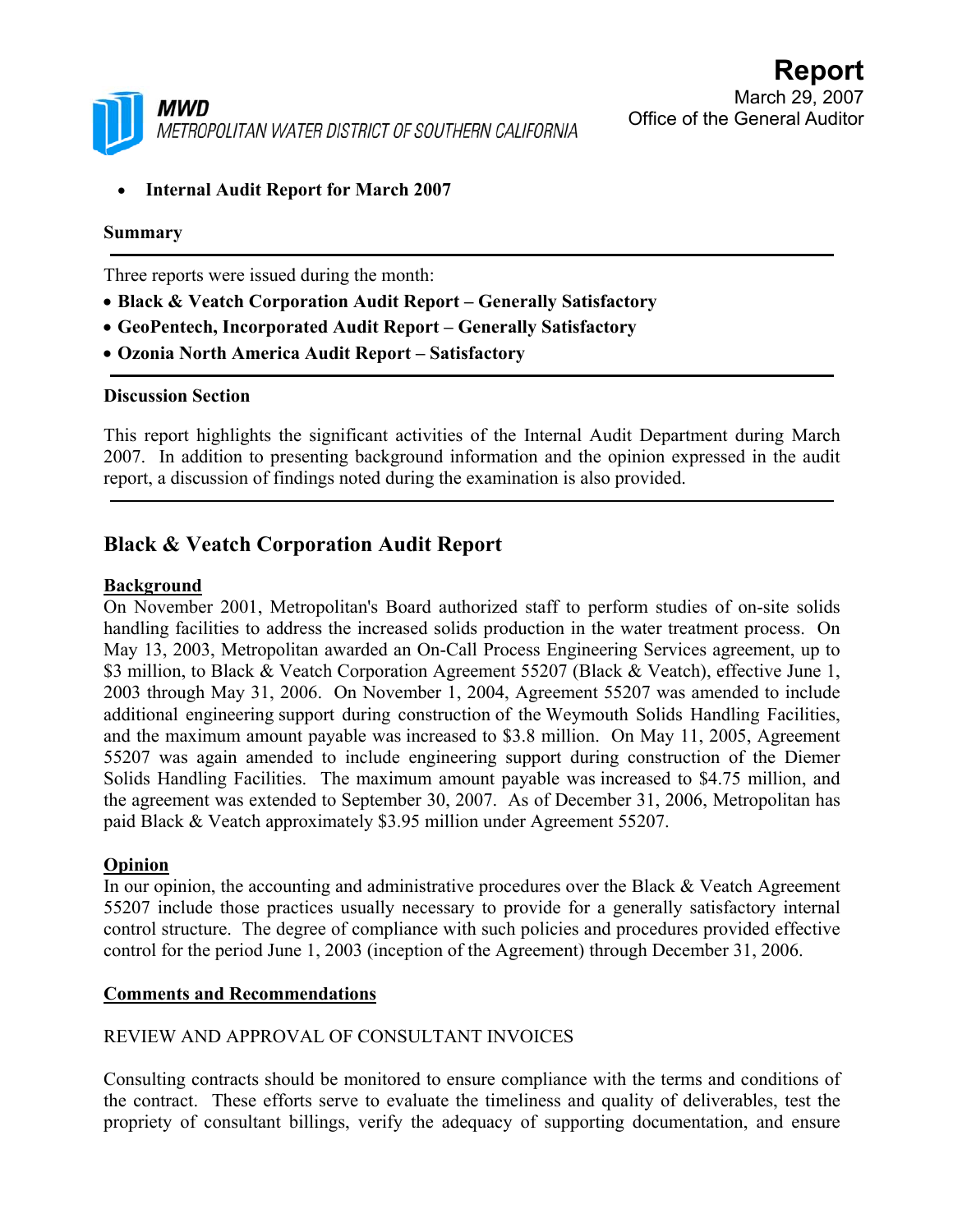Internal Audit March 2007 Activity Report March 29, 2007 Page 2

control over payments. Metropolitan's Agreement Administrator and Project Management supporting staff are responsible for verifying the accuracy and validity of the consultant invoices, testing the proprietary of supporting documentation to such billings, and monitoring and evaluating contract deliverables.

We selected ten invoices processed during the review period and compared the billings rates against those shown in the approved Fee Schedule. These invoices totaled \$2.54 million or 64% of the \$3.95 million paid to Black & Veatch. We noted discrepancies totaling \$13,054 on six invoices tested. Specifically, we noted:

- $\triangleright$  Incorrect billing rates were used for invoices billed before June 2004 resulting in an overpayment of \$577.
- $\triangleright$  Reimbursements of \$437 to a consultant for the purchase of software and a hydrology manual were noted that were not specified in the approved Fee Schedule.
- $\triangleright$  Incorrect labor classifications on invoices billed before June 2004, resulting in a discrepancy of \$12,040. Black & Veatch indicated that the billing rates for these consultants were correct although they used incorrect labor classifications on these invoices. Management is assessing this claim.

Additionally, at our request, Management reviewed the remaining four invoices processed during the same period and discovered other discrepancies totaling \$5,530. Specifically, Management noted an overpayment of \$186 due to incorrect billing rates and a discrepancy of \$5,344 due to incorrect labor classifications.

We recommend that the Agreement Administrator work with Black & Veatch to recapture any overpayments made. We also recommend that the Agreement Administrator continue to followup with Black & Veatch to substantiate consultant rates/classifications for the \$17,384 discrepancy (\$12,040 and \$5,344). In addition, we recommend that Management perform random testing of consultant invoices to ensure compliance with the terms and conditions of agreement.

## COMPLIANCE WITH TERMS AND CONDITIONS OF THE AGREEMENT

We also noted the following minor instances of non-compliance with contractual terms and conditions of the Black & Veatch agreement.

- $\triangleright$  Section 8(a) of Agreement 55207 states that "Consultant shall submit a monthly invoice to Metropolitan…each invoice shall indicate Consultant's name and mailing address, Metropolitan's name and agreement number, and beginning and ending billing dates." We noted that the consultant submitted one invoice (#183584) for the billing period September 2004 through July 2005. Furthermore, all ten invoices tested did not include the beginning billing dates.
- $\triangleright$  Section 8(e) of Agreement 55207 states that "Invoice shall include Task Order number where applicable and the beginning and ending billing dates." We noted all ten invoices tested did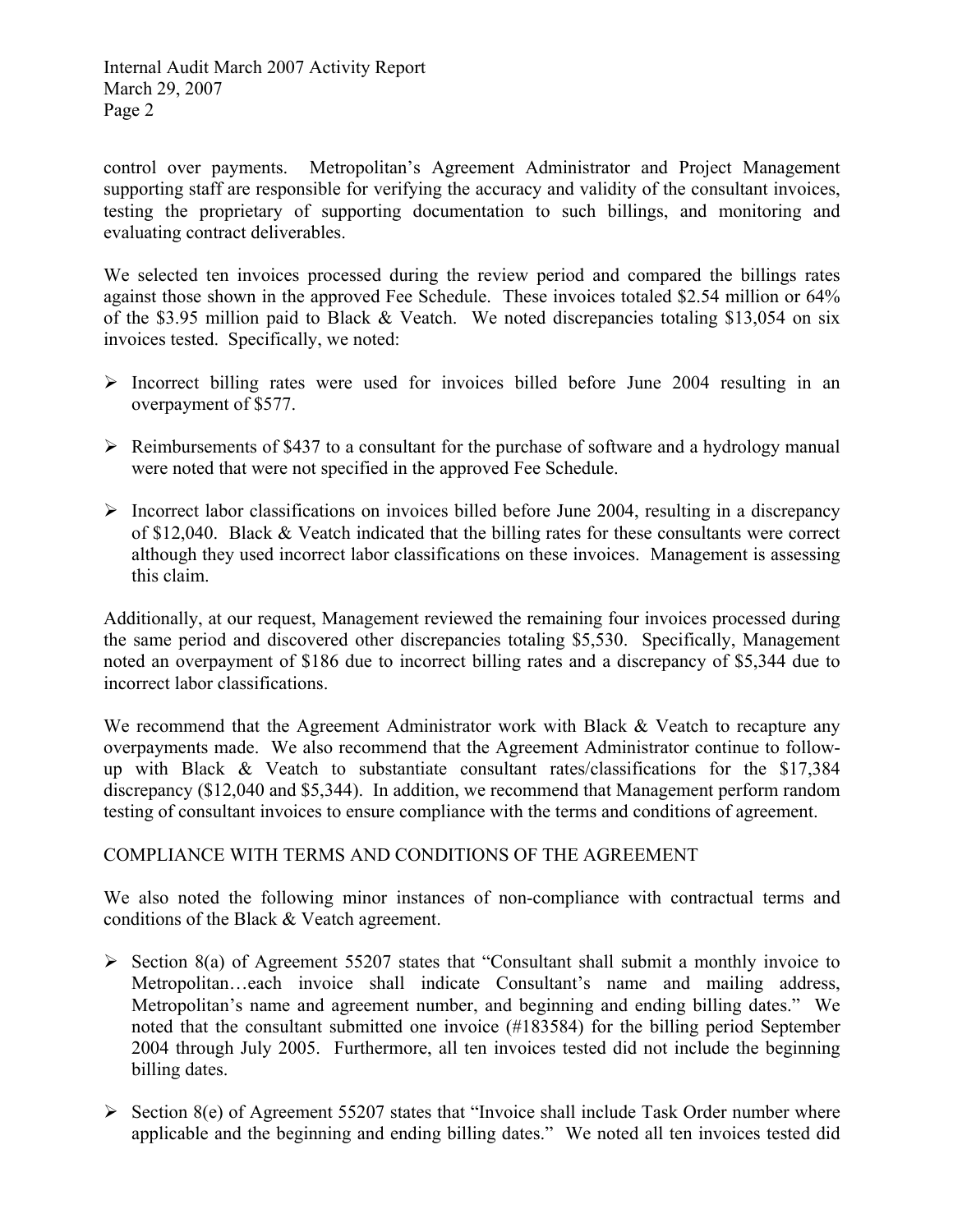not include the beginning and ending billing dates for each task order. However, we were able to compute the beginning and ending dates based on our review of Black & Veatch's time sheets that were submitted with each invoice.

 $\triangleright$  Section 8(j) of Agreement 55207 states that "Subject to the approval of the Agreement Administrator, Metropolitan shall make payment to Consultant within 30 days after receipt of the invoice." We noted that eight of ten invoices tested were paid 2 to 42 days late.

We recommend that the Agreement Administrator work with Black & Veatch to ensure compliance with terms and conditions of the agreement. We also recommend that the Agreement Administrator conduct periodic reviews of Black & Veatch's activities to ensure compliance.

# **GeoPentech, Incorporated Audit Report**

### **Background**

On June 1998, Metropolitan's Board appropriated funds for Phase 1, technical studies in the Upper Chuckwalla Basin, and development of the Upper Chuckwalla Groundwater Storage Program. This Multi-Phase Program would allow Metropolitan to deliver water from the Colorado River, store it in the Upper Chuckwalla Groundwater Basin, recover, and pump it back into the Colorado River Aqueduct in dry years. On March 2001, Metropolitan's Board authorized staff to enter into a contract up to \$1.85 million with GeoPentech, Incorporated (GeoPentech) Contract 38963, for Phases II and III, feasibility investigations of the Chuckwalla Groundwater Basin. Under Contract 38963, GeoPentech also agreed to conduct impact assessment, pilot test, and facility planning. On November 2004, Metropolitan's Board approved staff recommendation, to defer completion of the Chuckwalla Groundwater Storage Program due to the Colorado River drought. As of September 30, 2006, GeoPentech has billed Metropolitan approximately \$1.29 million.

### **Opinion**

In our opinion, the accounting and administrative procedures over the GeoPentech Contract 38963 include those practices usually necessary to provide for a generally satisfactory internal control structure. The degree of compliance with such policies and procedures provided effective control for the period May 01, 2001 (inception of the contract) through September 30, 2006.

### **Comments and Recommendations**

### SUBCONSULTANT CHARGES

Section 4 of the GeoPentech Contract 38963 states, "For the services performed and the costs incurred by Consultant under this Agreement, and with approval of Agreement Administrator, Metropolitan will make payment to Consultant in accordance with the Fee Schedule. Metropolitan will only pay Consultant and sub-consultant's expenses, when these expenses are identified in this Fee Schedule. This Fee Schedule shall remain in effect for the duration of this agreement. No payment will be made for charges not included in this schedule, including subconsultants fees and expenses."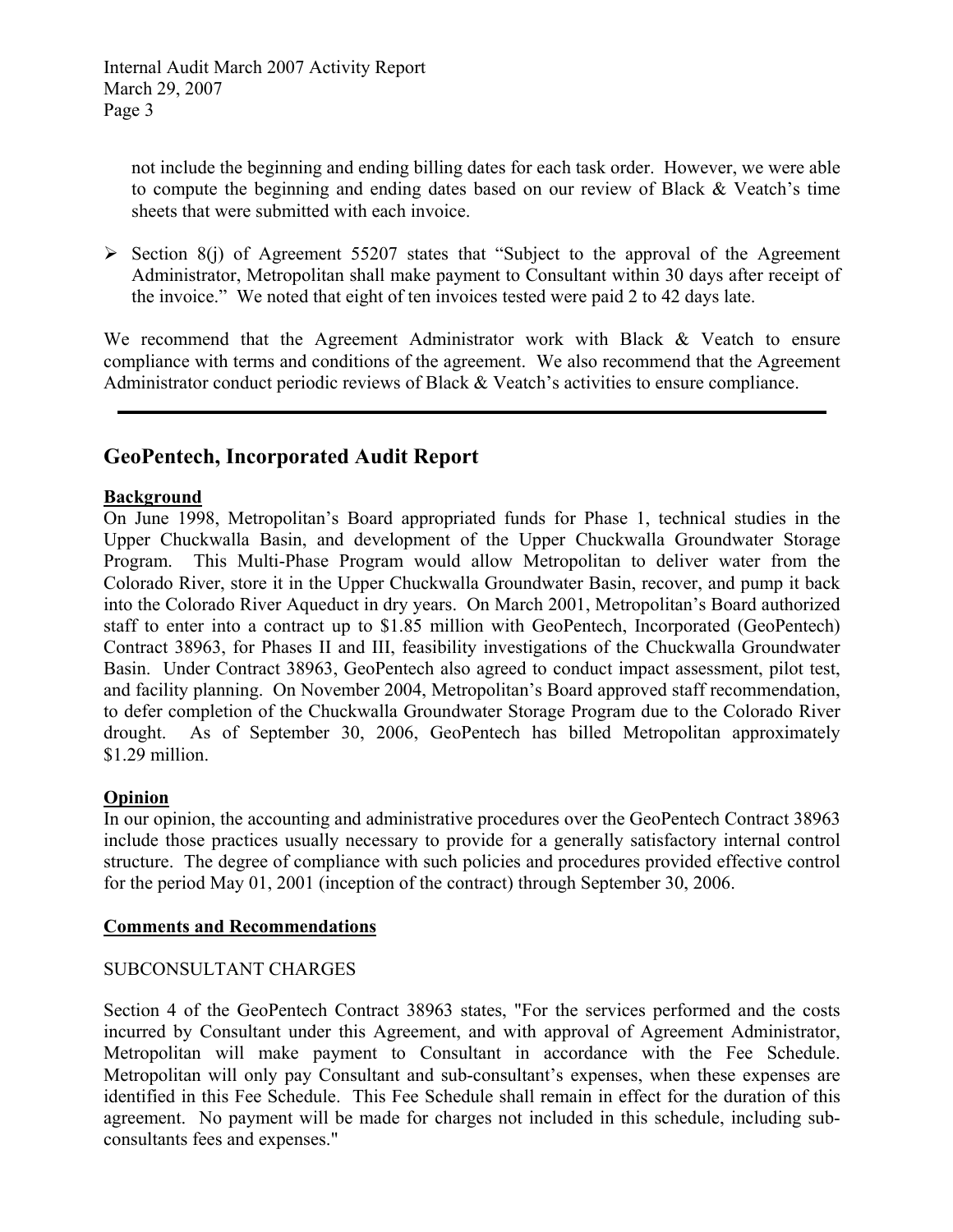Internal Audit March 2007 Activity Report March 29, 2007 Page 4

During our review, we noted differences between the sub-consultant billing rates and the Fee Schedule included in the contract for invoice numbers 217A, 229A, and 245C. Further review revealed that the Agreement Administrator had approved these changes, as they resulted from additional work performed by the sub-consultant during phase III of the program (Subtask 3.5 Pilot Test and Monitoring). However, we could not locate documentation in support of these revised charges.

We recommend that the Agreement Administrator establish procedures to ensure that supporting documentation is maintained on all changes made to approved fee schedules, and conduct tests to ensure compliance.

# **Ozonia North America Audit Report**

### **Background**

On July 2003, Metropolitan's Board authorized final design of the Skinner Oxidation Retrofit Program (Program) to replace chlorine with ozone, as the primary disinfectant to meet United States Environmental Protection Agency Disinfectant/Disinfection By-Product Standards. As part of this Program, Metropolitan appropriated \$11 million and awarded Contract No. 1582 to Ozonia North America (Ozonia) for \$8,409,000, for the fabrication and delivery of liquid oxygen storage and feed equipment, ozone generators, a control system, ozone off gas system, and support equipment. The estimated completion date for this contract is December 2008. As of December 31, 2006, approximately \$5.6 million had been paid to Ozonia, net of \$618,508 contract retention.

### **Opinion**

In our opinion, the accounting and administrative procedures over Ozonia Contract 1582 include those practices usually necessary to provide for a satisfactory control structure. The degree of compliance with such procedures provided effective control during the period from contract inception of May 2004 through December 31, 2006.

#### **Comments and Recommendations**

No reportable concerns noted.

# Continuous Audit Activities (monthly reviews)

### **Inland Feeder Project**

Our review included agreeing actual costs reported to the Board to source documentation, including the general ledger, the Inland Feeder Project (IFP) Monthly Report, and selected contract payments; reviewing estimated costs at completion; analyzing changes in various cost components; and attending on-site meetings held to review actual costs and discuss current problems. Our review did not reveal any material differences between reported amounts and supporting documentation.